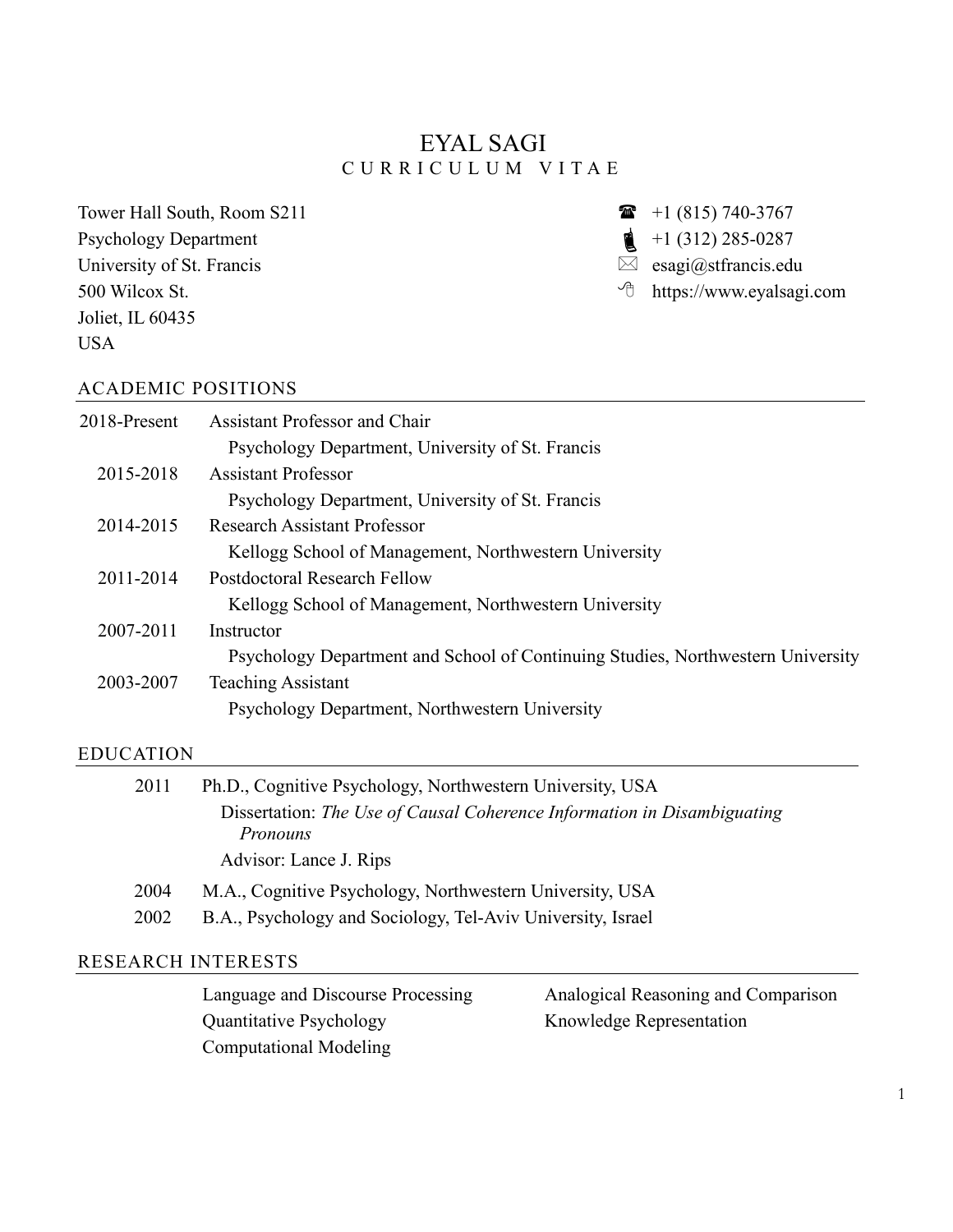### GRANTS & AWARDS

| 2020 | Summer Undergraduate Research Experience Grant for The Impact of Reading Level                                                                                 |
|------|----------------------------------------------------------------------------------------------------------------------------------------------------------------|
|      | on False Fact Detection (student: Amanda Withall)                                                                                                              |
| 2019 | Summer Undergraduate Research Experience Grant for Religion in Politics: How<br>Religious Beliefs Affect Policy Debates (student: Christopher Para)            |
| 2015 | The Edgardo Buscaglia ALACDE Award on Empirical Research in Law & Economics<br>for Moral Rhetoric in the Basel Accords: A Quantitative Analysis (together with |
|      | Hadar Jabotinsky)                                                                                                                                              |

### PEER REVIEWED PUBLICATIONS

#### **Journal Articles**

| 2019 | Sagi, E. Taming big data: Applying the experimental method to naturalistic data sets.<br>Behavior Research Methods, 51(4), 1619-1635. doi:10.3758/s13428-018-1185-6                                                                                      |
|------|----------------------------------------------------------------------------------------------------------------------------------------------------------------------------------------------------------------------------------------------------------|
| 2018 | Marmolejo-Ramos, F., Khatin-Zadeh, O., Yazdani-Fazlabadi, B., Tirado, C., & Sagi, E.<br><u>Embodied concept mapping: Blending structure-mapping and embodiment theories.</u><br><i>Pragmatics &amp; Cognition, 24, 164-185. doi:10.1075/pc.17013.mar</i> |
| 2018 | Sagi, E. Developing a new method for psychological investigation using text as data.<br>SAGE Research Methods Cases, 2. doi:10.4135/9781526442604                                                                                                        |
| 2017 | Sagi, E. & Diermeier, D. Language Use and Coalition Formation in Multiparty<br>Negotiations. Cognitive Science, 41, 259-271. doi:10.1111/cogs.12325                                                                                                      |
| 2016 | Dehghani, M., Johnson, K., Hoover, J., Sagi, E., Garten, J., Jitendra, P., Vaisey, S.,<br>Iliev, R., & Graham J. Purity Homophily in Social Networks. Journal of<br>Experimental Psychology: General, 145, 366-375. doi:10.1037/xge0000139               |
| 2015 | Iliev, R., Dehghani, M., & Sagi, E. Automated Text Analysis in Psychology: Methods,<br>Applications and Future Developments. Language and Cognition, 7, 265-290.<br>doi:10.1017/langcog.2014.30                                                          |
| 2014 | Sagi, E., & Rips, L. J. Identity, Causality, and Pronoun Ambiguity. Topics in Cognitive<br>Science, 6, 663-680. doi:10.1111/tops.12105                                                                                                                   |
| 2014 | Sagi, E., & Dehghani, M. Measuring Moral Rhetoric in Text. Social Science Computer<br>Review, 32, 132-144. doi:10.1177/0894439313506837                                                                                                                  |
| 2013 | Sagi, E., Diermeier, D., & Kaufmann, S. Identifying Issue Frames in Text. PloS One,<br>8, e69185. doi:10.1371/journal.pone.0069185                                                                                                                       |
| 2012 | Sagi, E., Gentner, D., & Lovett, A. What Difference Reveals about Similarity.<br>Cognitive Science, 36, 1019-1050. doi:10.1111/j.1551-6709.2012.01250.x                                                                                                  |
|      |                                                                                                                                                                                                                                                          |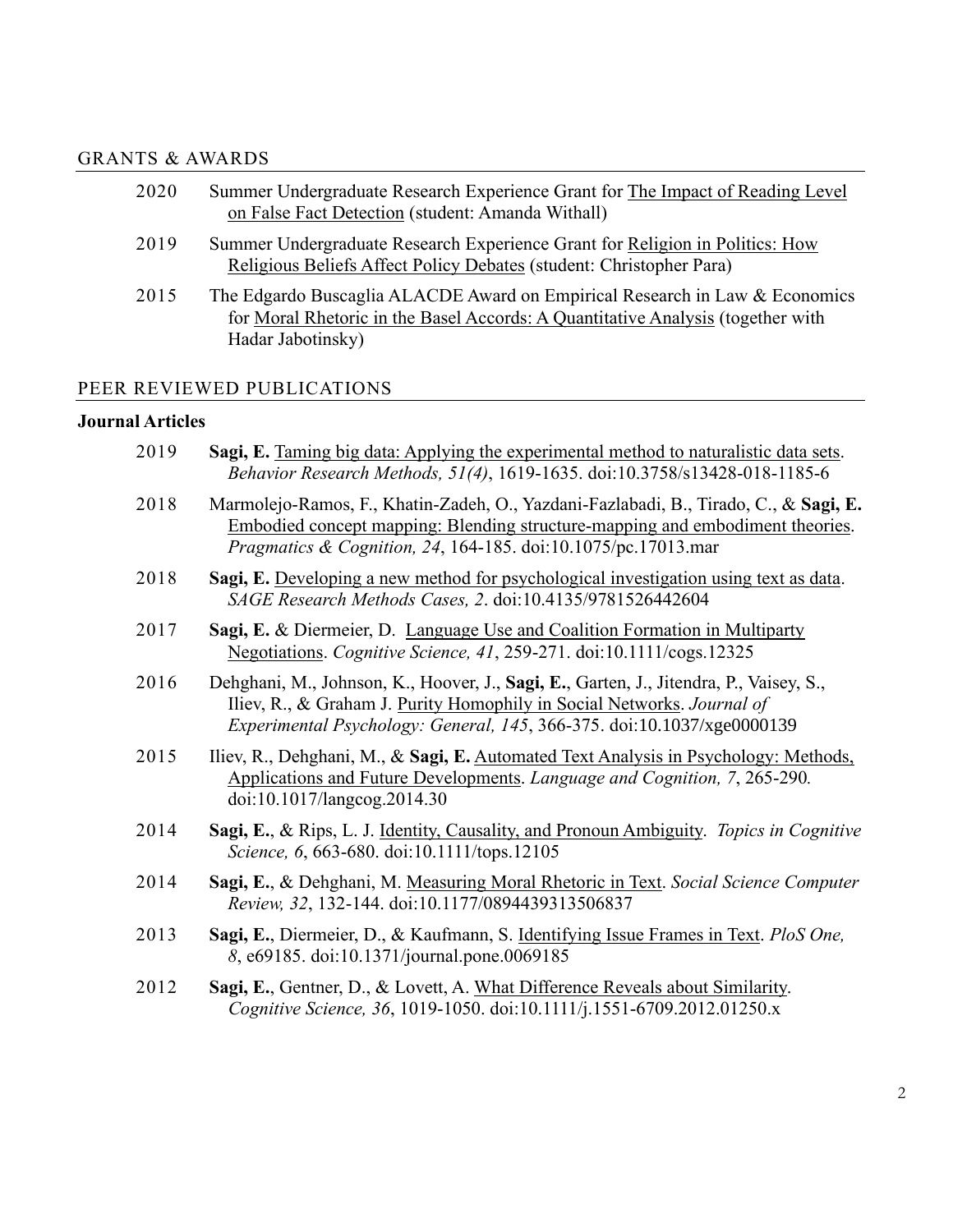2009 Lovett, A., Forbus K., Gentner D., & **Sagi E.** Using Analogical Mapping to Simulate Time-Course Phenomena in Perceptual Similarity. *Cognitive Systems Research, 10*, 216-228. doi:10.1016/j.cogsys.2008.03.006

#### **Book Chapters**

- 2011 **Sagi, E.**, Kaufmann, S., & Clark, B. Tracing Semantic Change with Latent Semantic Analysis. In K. Allan, & J. A. Robinson (Eds.), *Current Methods in Historical Semantics* (pp. 161-183). Boston, MA: Walter de Gruyter.
- 2011 German, J., **Sagi, E.**, Kaufmann S., & Clark, B. The Role of Speaker Beliefs in Determining Accent Placement. In A. Bentz, C. Ebert, G. Jager, & R. van Rooij (Eds.), *Language, Games, and Evolution: Trends in Current Research on Language and Game Theory* (pp. 92-116). New York, NY: Springer.

#### **Conference Papers**

- 2018 **Sagi, E.** & Jones, B. K. Cognition and Emotion in Narratives of Redemption: An Automated Analysis. In T. T. Rogers, M. Rau, X. Zhu, & C. W. Kalish (Eds.), *Proceedings of the 40th Annual Conference of the Cognitive Science Society* (pp. 2382- 2387). Austin, TX: Cognitive Science Society.
- 2017 **Sagi, E.** Is it fair? Textual effects on the salience of moral foundations. In G. Gunzelmann, A. Howes, T. Tenbrink, & E. J. Davelaar (Eds.), *Proceedings of the 39th Annual Conference of the Cognitive Science Society* (pp. 3028-3032). Austin, TX: Cognitive Science Society.
- 2015 **Sagi, E.**, Gann, T. M., & Matlock, T. The Moral Rhetoric of Climate Change. In D. C. Noelle, R. Dale, A. S. Warlaumont, J. Yoshimi, T. Matlock, C. D. Jennings, & P. P. Maglio (Eds.), *Proceedings of the 37th Annual Conference of the Cognitive Science Society* (pp. 2063-2068). Austin, TX: Cognitive Science Society.
- 2014 **Sagi, E.**, & Dehghani, M. Moral Rhetoric in Twitter: A Case Study of the U.S. Federal Shutdown of 2013. In *Proceedings of the 36th Annual Conference of the Cognitive Science Society* (pp. 1347-1352). Austin, TX: Cognitive Science Society.
- 2013 **Sagi, E.**, & Diermeier, D. The Time Course of Language Use in Multiparty Negotiations. In M. Knauff, M. Pauen, N. Sebanz, & I. Wachsmuth (Eds.), *Proceedings of the 35th Annual Conference of the Cognitive Science Society* (pp. 3343-3347). Austin, TX: Cognitive Science Society.
- 2013 Jamrozik, A., **Sagi, E.**, Goldwater, M., & Gentner, D. Relational Words have High Metaphoric Potential. In E. Shutova, B. Beigman-Klebanov, J. Testreault, & Z. Kozareva (Eds.), *Proceedings of the First Workshop on Metaphor in NLP* (pp. 21- 26).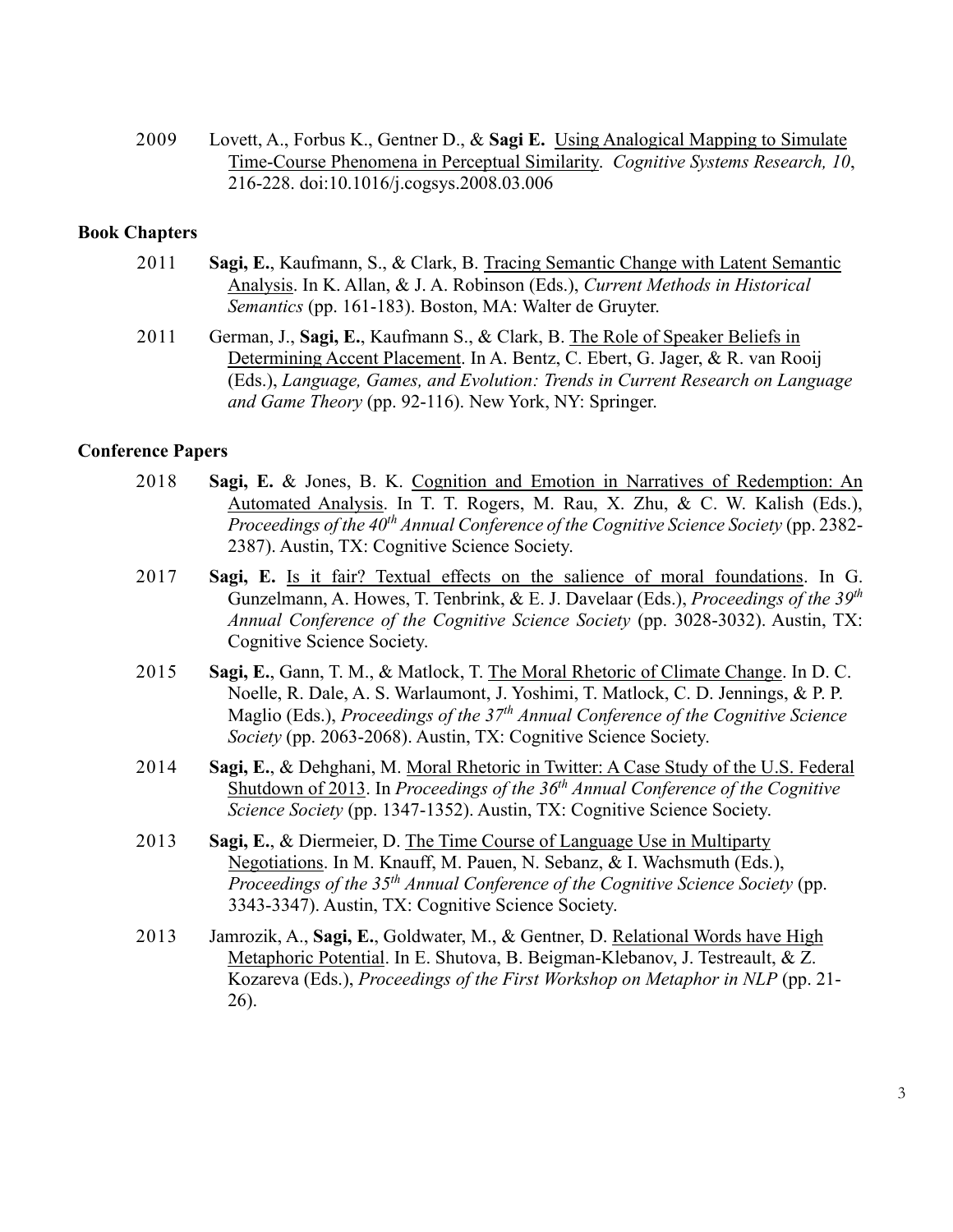| 2010 | Sagi, E. Discourse Structure Effects on the Global Coherence of Texts. In M.                 |
|------|----------------------------------------------------------------------------------------------|
|      | Finlayson (Ed.), <i>Computational Models of Narrative</i> , <i>Papers from the 2010 AAAI</i> |
|      | <i>Fall Symposium</i> (pp. 55-61).                                                           |

- 2009 **Sagi, E.**, Kaufmann, S., & Clark, B. Culture in the Mirror of Language: A Latent Semantic Analysis Approach to Culture. In N. Taatgen, H. van Rijn, L. Schomaker, & J. Nerbonne (Eds.), *Proceedings of the 31st Annual Conference of the Cognitive Science Society* (pp. 637-642). Austin, TX: Cognitive Science Society.
- 2009 Lovett, A., Gentner, D., **Sagi, E.**, & Forbus, K. Modeling Perceptual Similarity as Analogy Resolves the Paradox of Difference Detection. In B. Kokinov, K. Holyoak, & D. Gentner (Eds.), *Proceedings of the 2nd International Analogy Conference* (pp. 320-329).
- 2009 Boussidan, A., **Sagi, E.**, & Ploux, S. Phonaesthemic and Etymological effects on the Distribution of Senses in Statistical Models of Semantics. In Y. Priesman, Y. Versley & T. de Cruys (Eds.), *Proceedings of the Cognitive Science Conference 2009 Workshop on Distributional Semantics beyond Concrete Concepts* (pp. 35-40).
- 2009 **Sagi, E.**, Kaufmann, S., & Clark, B. Semantic Density Analysis: Comparing Word Meaning across Time and Phonetic Space. In R. Basili, & M. Pennacchiotti (Eds.), *Proceedings of the EACL 2009 Workshop on GEMS: Geometrical Models of Natural Language Semantics* (pp. 104-111).
- 2008 Otis, K. & **Sagi, E.** Phonaesthemes: A Corpora-Based Analysis. In B. C. Love, K. McRae, & V. M. Sloutsky (Eds.) *Proceedings of the 30th Annual Meeting of the Cognitive Science Society* (pp. 65-70). Austin, TX: Cognitive Science Society.
- 2007 Lovett, A., **Sagi, E.**, & Gentner, D. Analogy as a Mechanism for Comparison. In A. Schwering, U. Krumnack, K.-U. Kühnberger, & H. Gust (Eds.) *Proceedings of Analogies: Integrating Multiple Cognitive Abilities* (pp. 27-30).
- 2006 Gentner, D. & **Sagi, E.** Does "Different" Imply a Difference? A Comparison of Two Tasks. In R. Sun, & N. Miyake (Eds.). *Proceedings of the 28th Annual Meeting of the Cognitive Science Society* (pp. 261-266). Austin, TX: Cognitive Science Society.
- 2006 **Sagi E.** Context and the Processing of Discourse: Priming and Genre Effects on Discourse Comprehension. In R. Sun, & N. Miyake (Eds.). *Proceedings of the 28th Annual Meeting of the Cognitive Science Society* (pp. 2071-2076).

#### INVITED TALKS

| 2011 | Quantitative and Qualitative Approaches for Tracing Changes to the Framing of Issues |  |  |
|------|--------------------------------------------------------------------------------------|--|--|
|      | in Political Speeches. Workshop on Text as Data, University of Chicago, Chicago,     |  |  |
|      | IL. With Stefan Kaufmann and Daniel Diermeier.                                       |  |  |
| ---- | _ _ _ _ _ _ _                                                                        |  |  |

2010 Word Vector Spaces as a Tool for Investigating Semantic Change. L2C2, Université Lyon, Lyon, France.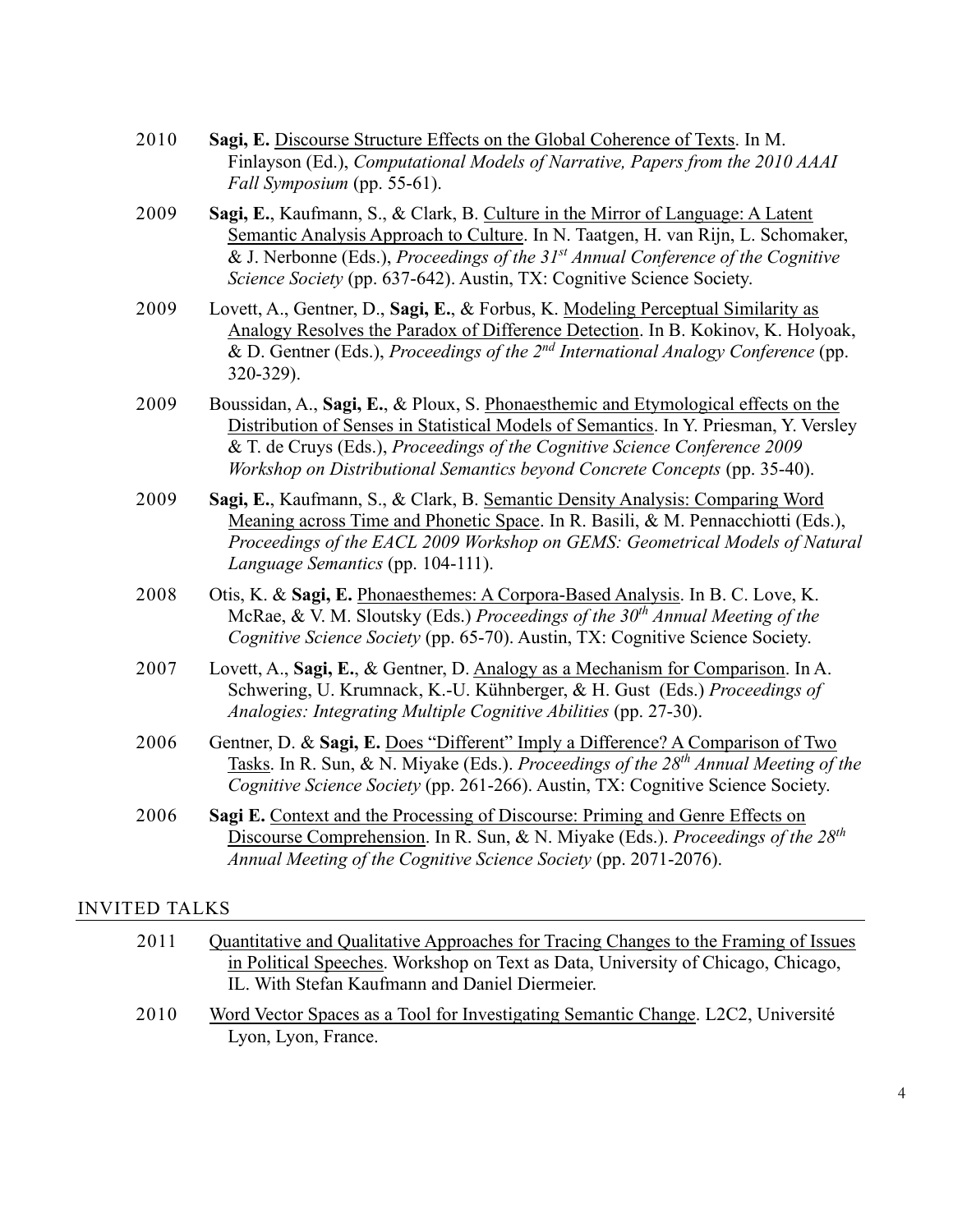## CONFERENCE TALKS & POSTERS

| 2020 | Sagi, E. Negation and Causality in Pronoun Disambiguation. Presented at the 61st<br>Annual Meeting of the Psychonomic Society, Austin, TX.                                                                                                                      |
|------|-----------------------------------------------------------------------------------------------------------------------------------------------------------------------------------------------------------------------------------------------------------------|
| 2020 | Withall, A., Sagi, E. The Impact of Reading Level on False Fact Detection. Poster<br>presented at the 61 <sup>st</sup> Annual Meeting of the Psychonomic Society, Austin, TX.                                                                                   |
| 2020 | Sagi, E. The Influence of Negated Causal Information on Pronoun Disambiguation.<br>Poster presented at the 42nd Annual Conference of the Cognitive Science Society,<br>Toronto, ON.                                                                             |
| 2019 | Sagi, E. Repetition Priming Effects in the Interpretation of Discourse Relations.<br>Presented at the 60 <sup>th</sup> Annual Meeting of the Psychonomic Society, Montreal, QC.                                                                                 |
| 2019 | Sagi, E. Priming Effects on the Interpretation of Ambiguous Discourse Relations. Poster<br>presented at the 41 <sup>st</sup> Annual Conference of the Cognitive Science Society, Montreal,<br>QC.                                                               |
| 2018 | Marmolejo-Ramos, F., Khatin-Zadeh, O., Yazdani-Fazlabadi, B., Tirado, C., & Sagi, E.<br>Embodied concept mapping: redefining concepts. Poster presented at the 2018<br>Meeting of the Australasian Society for Philosophy and Psychology, Sydney,<br>Australia. |
| 2018 | Sagi, E. & Jones, B. K. Cognition and Emotion in Narratives of Redemption: An<br>Automated Analysis. Poster presented at the 59 <sup>th</sup> Annual Meeting of the Psychonomic<br>Society, New Orleans, LA.                                                    |
| 2018 | Sagi, E. Language Dynamics in Supreme Court Oral Arguments. Poster presented at the<br>$40th$ Annual Conference of the Cognitive Science Society, Madison, WI.                                                                                                  |
| 2018 | Sagi, E. & Jones, B. K. Cognition and Emotion in Narratives of Redemption: An<br><u>Automated Analysis</u> . Poster presented at the $40th$ Annual Conference of the Cognitive<br>Science Societ, Madison, WI.                                                  |
| 2017 | Sagi, E. Language Dynamics in Supreme Court Oral Arguments. Poster presented at the<br>$58th$ Annual Meeting of the Psychonomic Society, Vancouver, BC.                                                                                                         |
| 2017 | Sagi, E. Is it fair? Textual effects on the salience of moral foundations. Poster presented<br>at the $39th$ Annual Meeting of the Cognitive Science Society, London, UK.                                                                                       |
| 2016 | Jabotinsky, H. Y., & Sagi, E. Moral Rhetoric in the Basel Accords: A Quantitative<br>Analysis. Poster presented at the $IIth$ Annual Conference on Empirical Legal Studies,<br>Durham, NC.                                                                      |
| 2016 | Sagi, E. Priming Moral Reasoning Using Text. Poster presented at the $57th$ Annual<br>Meeting of the Psychonomic Society, Boston, MA.                                                                                                                           |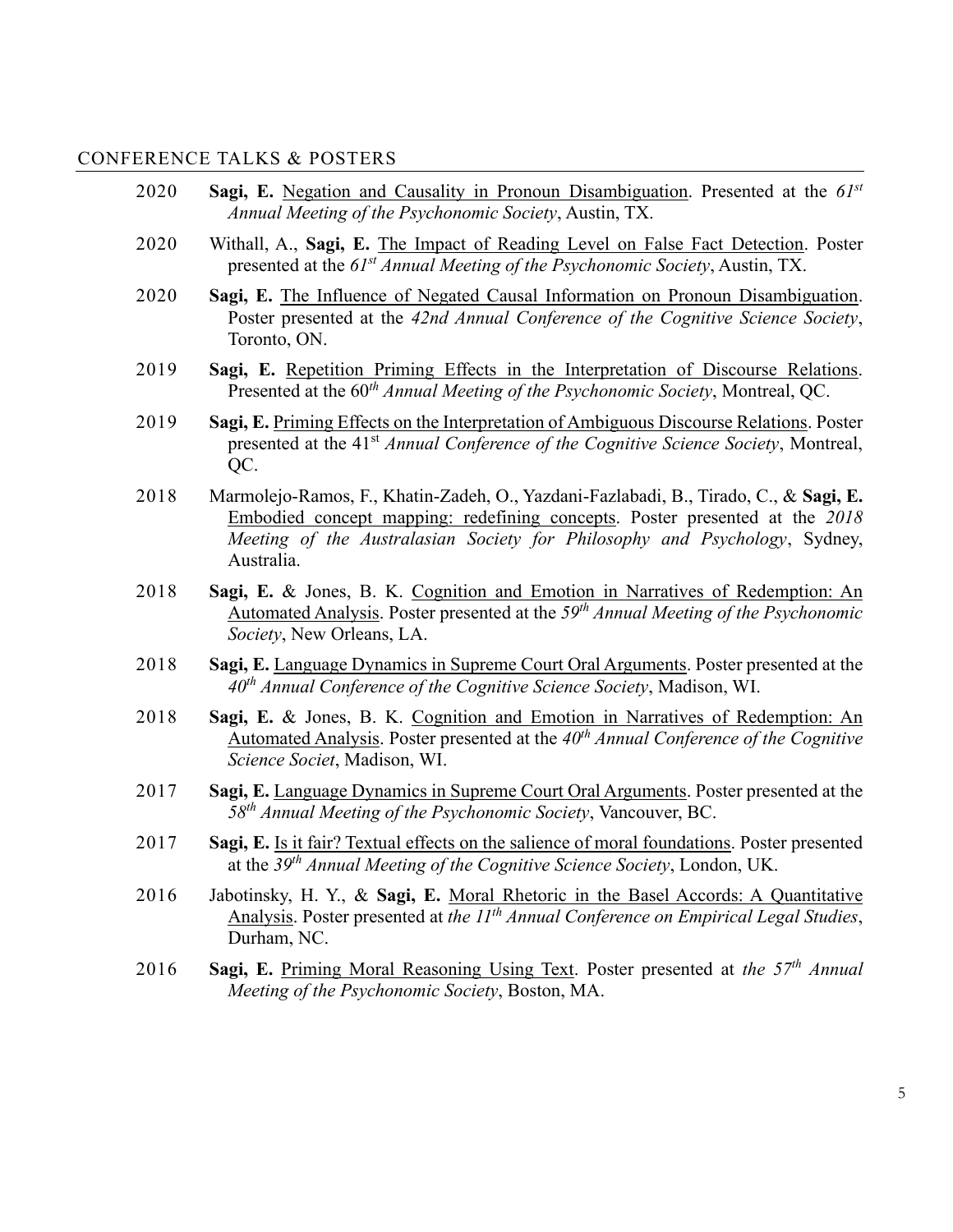- 2016 **Sagi, E.**, & Jabotinsky, H. Y. Moral Rhetoric in the Basel Accords: A Quantitative Analysis. Poster presented at *the 38th Annual Conference of the Cognitive Science Society*, Philadelphia, PA
- 2016 Jabotinsky, H. Y., & **Sagi, E.** Moral Rhetoric in the Basel Accords: A Quantitative Analysis. Presented at *the Conference on Empirical Legal Studies in Europe*, Amsterdam, Netherlands.
- 2016 Jabotinsky, H. Y., & **Sagi, E.** Moral Rhetoric in the Basel Accords: A Quantitative Analysis. Presented at *the 9<sup>th</sup> International Risk Management Conference*, Jerusalem, Israel.
- 2015 **Sagi, E.** The Influence of Causal Information on Pronoun Disambiguation. Presented at *the 56th Annual Meeting of the Psychonomic Society*, Chicago, IL.
- 2015 **Sagi, E.**, Gann, T. M., & Matlock, T. The Moral Rhetoric of Climate Change. Presented at *the 37th Annual Conference of the Cognitive Science Society*, Pasadena, CA.
- 2015 Jabotinsky, H. Y., & **Sagi, E.** Moral Rhetoric in the Basel Accords: A Quantitative Analysis. Presented at *the 32nd Annual Conference of the European Association of Law and Economics*, Vienna, Austria.
- 2015 Jabotinsky, H. Y., & **Sagi, E.** Moral Rhetoric in the Basel Accords: A Quantitative Analysis. Presented at *the 19th Annual Conference of the Latin and Iberian Law and Economics Association*, Santo Domingo, Dominican Republic.
- 2014 Jabotinsky, H. Y., & **Sagi, E.** Moral Rhetoric in the Basel Accords: A Quantitative Analysis. Presented at *the 10th Annual Conference of the Italian Society of Law and Economics*, Rome, Italy.
- 2014 **Sagi, E.** Semantic Vector Spaces as a Tool for Psychological Investigation. Presented at *the 55 th Annual Meeting of the Psychonomic Society*, Long Beach, CA.
- 2014 **Sagi, E.**, & Dehghani, M. Moral Rhetoric in Twitter: A Case Study of the U.S. Federal Shutdown of 2013. Presented at *the 36th Annual Conference of the Cognitive Science Society*, Quebec City, QC.
- 2013 **Sagi, E.**, & Diermeier, D. The Time Course of Language Use in Multiparty Negotiations. Presented at *the 35th Annual Conference of the Cognitive Science Society*, Berlin, Germany.
- 2013 Jamrozik, A., **Sagi, E.**, Goldwater, M., & Gentner, D. Relational Words have High Metaphoric Potential. Presented at *the First Workshop on Metaphor in NLP*, Atlanta, GA.
- 2012 **Sagi, E.**, Diermeier, D., & Kaufmann, S. A Quantitative Approach to Framing in Political Speech. Presented at *the 5th ESRC Research Methods Festival*, Oxford, England.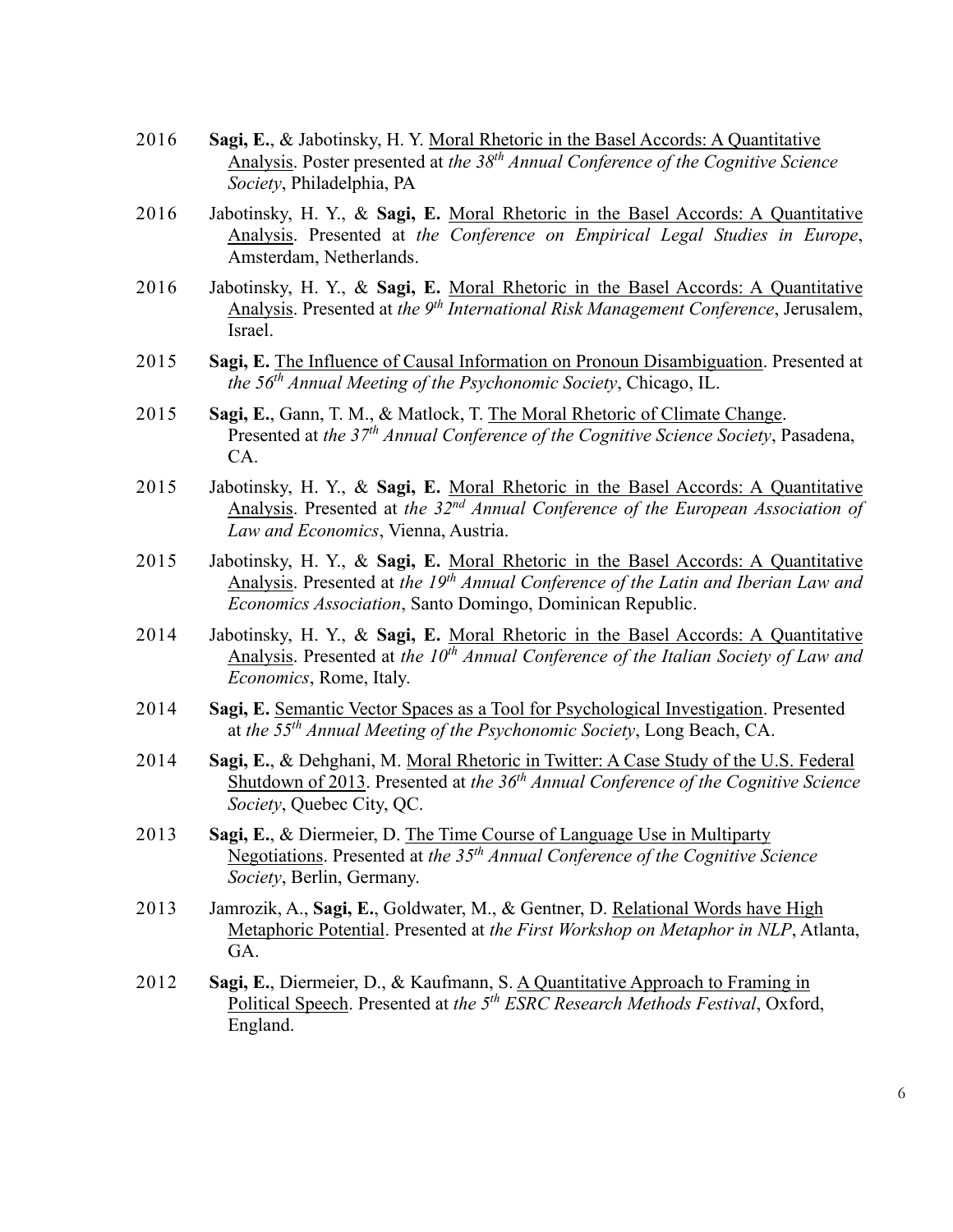- 2012 **Sagi, E.**, Diermeier, D., & Kaufmann, S. Using Large Corpora to Explore the Framing of Concepts. Presented at *the Open Knowledge Festival 2012*, Helsinki, Finland.
- 2012 Jamrozik, A., Goldwater, M., **Sagi, E.**, & Gentner, D. Representational Form and Metaphorical Word Use. Poster presented at *the 34th Annual Meeting of the Cognitive Science Society*, Sapporo, Japan.
- 2011 Diermeier, D., Kaufmann, S., & **Sagi, E.** A Quantitative Approach to Framing in Political Speech. Presented at *the 2nd Annual Text as Data Conference*, Evanston, IL.
- 2010 **Sagi, E.** Discourse Structure Effects on the Global Coherence of Texts. Presented at *the 2010 AAAI Fall Symposium*. Arlington, VA.
- 2010 **Sagi, E.** Nouns are More Stable than Verbs: Patterns of Semantic Change in 19<sup>th</sup> Century English. Poster presented at *the 32nd Annual Conference of the Cognitive Science Society*, Portland, OR.
- 2010 **Sagi, E.**, Kaufmann, S., Clark, B., & Diermeier, D. Tracking Changes in Word Meaning and Use. Presented at *the Workshop on Interactive Visual Analysis for Natural Language Processing*, Stuttgart, Germany.
- 2009 **Sagi, E.**, Kaufmann, S., & Clark, B. Culture in the Mirror of Language: A Latent Semantic Analysis Approach to Culture. Presented at *the 31st Annual Conference of the Cognitive Science Society*. Amsterdam, the Netherlands.
- 2009 Boussidan, A., **Sagi, E.**, & Ploux, S. Phonaesthemic and Etymological effects on the Distribution of Senses in Statistical Models of Semantics. Presented at *the 31st Annual Conference of the Cognitive Science Society*, Amsterdam, the Netherlands.
- 2009 Lovett, A., Gentner, D., **Sagi, E.**, & Forbus, K. Modeling Perceptual Similarity as Analogy Resolves the Paradox of Difference Detection. Presented at *the 2nd International Analogy Conference*, Sofia, Bulgaria.
- 2009 **Sagi, E.**, Kaufmann, S., & Clark, B. Semantic Density Analysis: Comparing Word Meaning across Time and Phonetic Space. Presented at *the 12th Conference of the European Chapter of the Association for Computational Linguistics*, Athens, Greece.
- 2009 **Sagi, E.** The Perceived Importance of Explanations in Narrative and Procedural Texts. Poster presented at *the 16th Annual Meeting of the Society for Text and Discourse,* Rotterdam, The Netherlands.
- 2009 **Sagi, E.**, Kaufmann, S., & Clark, B. Tracing Semantic Change with Latent Semantic Analysis. Presented at *the 83rd Annual Meeting of the Linguistic Society of America*, San Francisco, CA.
- 2008 **Sagi, E.** Effects of Hierarchical Discourse Structures on the Processing and Comprehension of Texts. Poster presented at *the 20th Annual Meeting of the Association for Psychological Science*, Chicago, IL.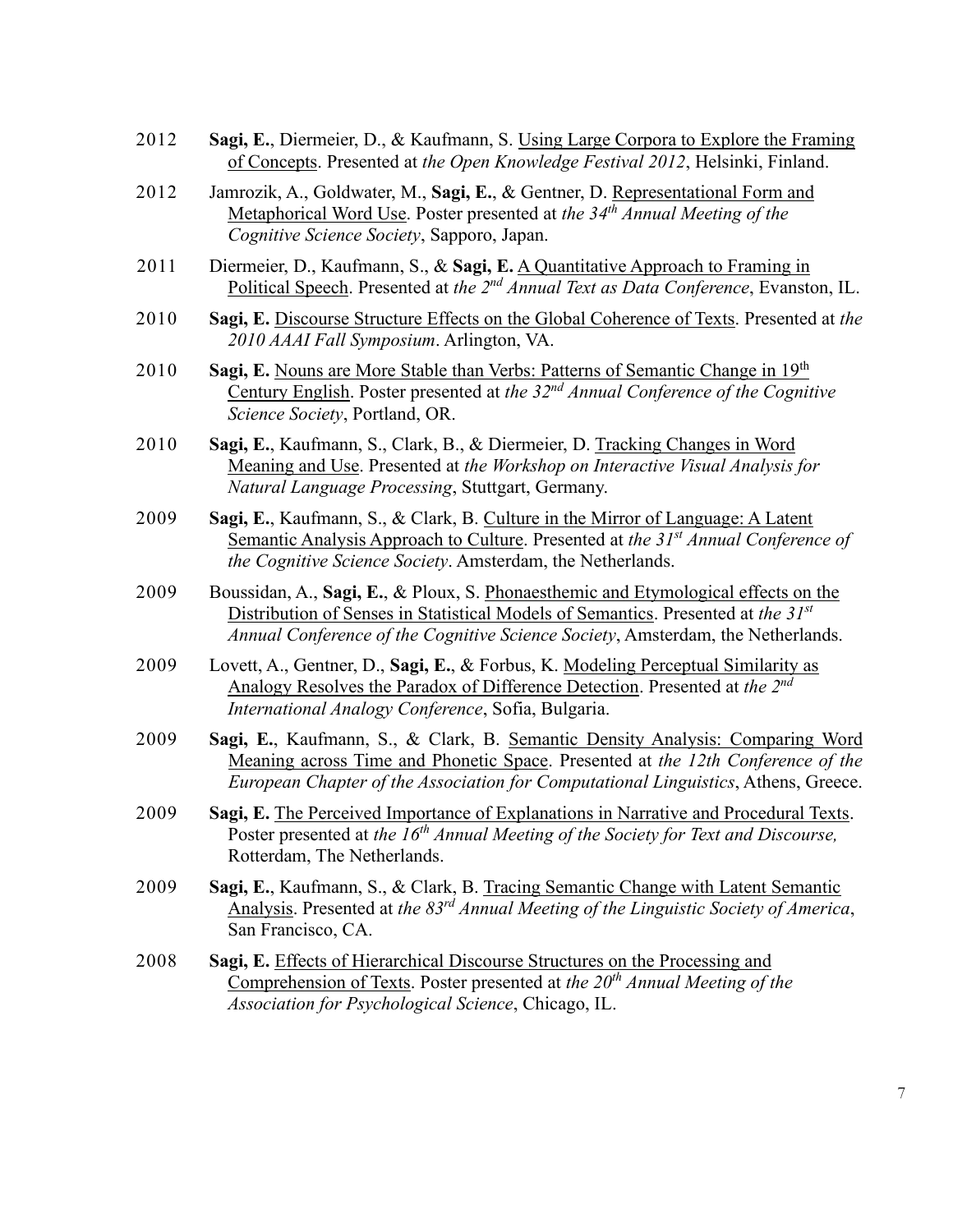| 2008 | Sagi, E., & Otis, K. Semantic Glimmers: Phonaesthemes facilitate access to sentence<br><u>meaning</u> . Presented at the $9th$ conference on Conceptual Structures, Discourse &<br>Language, Cleveland, Ohio.                                               |
|------|-------------------------------------------------------------------------------------------------------------------------------------------------------------------------------------------------------------------------------------------------------------|
| 2008 | Sagi, E., Kaufmann, S., & Clark, B. Tracing Semantic Change with Latent Semantic<br>Analysis. Presented at the 15 <sup>th</sup> International Conference on English Historical<br>Linguistics, Munich, Germany.                                             |
| 2008 | Otis, K. & Sagi, E. Phonaesthemes: A Corpora-Based Analysis. Presented at the 30 <sup>th</sup><br>Annual Meeting of the Cognitive Science Society, Washington, DC.                                                                                          |
| 2008 | Sagi, E., & Otis, K. Using Latent Semantic Analysis to Examine the Relationship<br>between Sound and Meaning. Presented at the 41 <sup>st</sup> Annual Meeting of the Society for<br>Mathematical Psychology, Washington, D.C.                              |
| 2008 | Sagi, E. Discourse Relations in Context: Structural Effects in the Comprehension of<br>Texts. Poster presented at the 30 <sup>th</sup> Annual Conference of the Cognitive Science<br>Society, Washington, D.C.                                              |
| 2007 | Lovett, A., Sagi, E., & Gentner, D. Analogy as a Mechanism for Comparison. In A.<br>Schwering, U. Krumnack, K.-U. Kühnberger, & H. Gust (Eds.) Presented at the 29 <sup>th</sup><br>Annual Meeting of the Cognitive Science Society, Nashville, TN.         |
| 2007 | German, J., Sagi, E., Kaufmann, S., Clark, B. & Kim, M. The Effect of the Speaker's<br>Motivation on the Interpretation of Logical Connectives. Poster Presented at the 29 <sup>th</sup><br>Annual Meeting of the Cognitive Science Society, Nashville, TN. |
| 2006 | German, J., Sagi, E., Kaufmann, S., Clark, B. & Kim, M. The Role of Hearer's Beliefs<br>in the Interpretation of Logical Connectives. Presented at the Conference on Games<br>and Decisions in Pragmatics II, Berlin, Germany.                              |
| 2006 | Gentner, D. & Sagi, E. (2006) Does "Different" Imply a Difference? A Comparison of<br><u>Two Tasks</u> . Presented at the $28th$ Annual Meeting of the Cognitive Science Society,<br>Vancouver, Canada.                                                     |
| 2006 | Sagi E. (2006) Context and the Processing of Discourse: Priming and Genre Effects on<br>Discourse Comprehension. Presented at the $28th$ Annual Meeting of the Cognitive<br>Science Society, Vancouver, Canada.                                             |
| 2006 | Sagi, E. Are Coherence Relations Computed During Reading? Evidence from a<br>Priming Experiment. Poster presented at the 16 <sup>th</sup> Annual Meeting of the Society for<br>Text and Discourse, Vancouver, BC.                                           |
| 2005 | Sagi, E. Coherence: A Psychological Perspective. Presented at the Annual<br>Northwestern-University of Chicago Psychology Graduate Students Conference,<br>Chicago, IL.                                                                                     |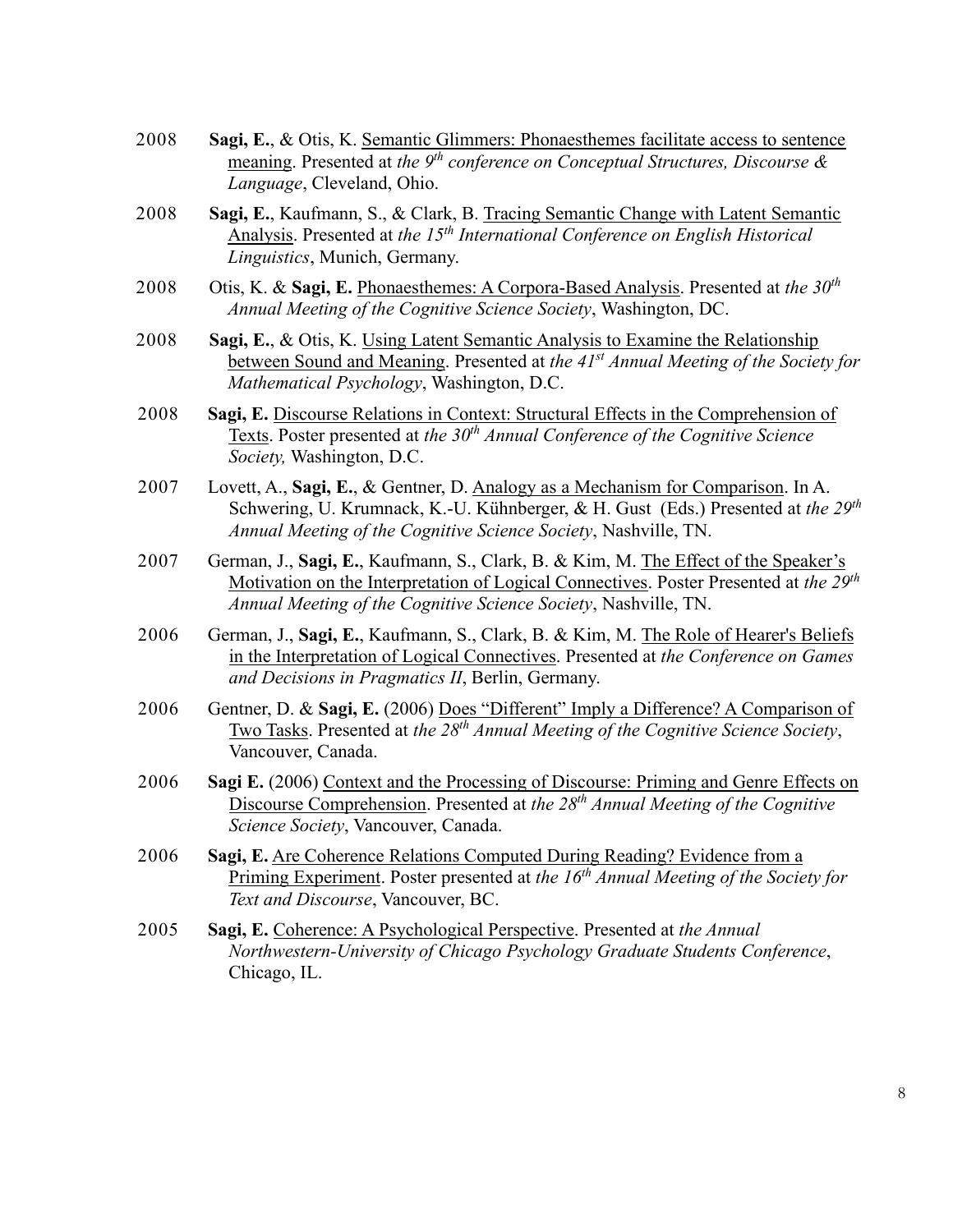#### PATENT APPLICATIONS

2004 Margaliot, S., Murray, B. W., Krulwich, B., Demidov, A., & **Sagi, E.** Fast linguistic parsing system *U.S. Patent Application 2004/0205,737*. Washington, DC: U.S. Patent and Trademark Office.

### TEACHING EXPERIENCE

| 2015-Present | Assistant Professor, Psychology Department,                                                                                                                                                                                                                                                                                                                                                                                |
|--------------|----------------------------------------------------------------------------------------------------------------------------------------------------------------------------------------------------------------------------------------------------------------------------------------------------------------------------------------------------------------------------------------------------------------------------|
|              | University of St. Francis                                                                                                                                                                                                                                                                                                                                                                                                  |
|              | Biophysiology of Psychology                                                                                                                                                                                                                                                                                                                                                                                                |
|              | General Psychology                                                                                                                                                                                                                                                                                                                                                                                                         |
|              | History and Systems of Psychology                                                                                                                                                                                                                                                                                                                                                                                          |
|              | Introduction to Cognitive Neuroscience                                                                                                                                                                                                                                                                                                                                                                                     |
|              | Learning & Cognition                                                                                                                                                                                                                                                                                                                                                                                                       |
|              | Morality and Decision Making                                                                                                                                                                                                                                                                                                                                                                                               |
|              | Professional Development in Psychology                                                                                                                                                                                                                                                                                                                                                                                     |
|              | Research Methods in the Behavioral Sciences                                                                                                                                                                                                                                                                                                                                                                                |
| 2007-2011    | Sole Instructor, Psychology Department & School of Continuing Studies,                                                                                                                                                                                                                                                                                                                                                     |
|              | Northwestern University                                                                                                                                                                                                                                                                                                                                                                                                    |
|              | Cognitive Psychology (2008, 2011)                                                                                                                                                                                                                                                                                                                                                                                          |
|              | Research Methods (2007, 2008)                                                                                                                                                                                                                                                                                                                                                                                              |
|              | Statistical Methods in Psychology (2008, 2009, 2010)                                                                                                                                                                                                                                                                                                                                                                       |
| 2003-2007    | Teaching assistant, Psychology Department, Northwestern University                                                                                                                                                                                                                                                                                                                                                         |
|              | <b>Cognitive Psychology</b>                                                                                                                                                                                                                                                                                                                                                                                                |
|              | Human Sexuality                                                                                                                                                                                                                                                                                                                                                                                                            |
|              | Introduction to Neuroscience                                                                                                                                                                                                                                                                                                                                                                                               |
|              | Introduction to Psychology                                                                                                                                                                                                                                                                                                                                                                                                 |
|              | Research methods                                                                                                                                                                                                                                                                                                                                                                                                           |
|              | <b>Statistical Methods in Psychology</b>                                                                                                                                                                                                                                                                                                                                                                                   |
|              | $\mathbf{I}_n = \mathbf{I} \mathbf{I} \mathbf{I}_n^T$ , $\mathbf{I}_n = \mathbf{I}_n = \mathbf{I}_n = \mathbf{I}_n = \mathbf{I}_n = \mathbf{I}_n = \mathbf{I}_n = \mathbf{I}_n = \mathbf{I}_n = \mathbf{I}_n = \mathbf{I}_n = \mathbf{I}_n = \mathbf{I}_n = \mathbf{I}_n = \mathbf{I}_n = \mathbf{I}_n = \mathbf{I}_n = \mathbf{I}_n = \mathbf{I}_n = \mathbf{I}_n = \mathbf{I}_n = \mathbf{I}_n = \mathbf{I}_n = \mathbf$ |

In addition, I am also prepared to teach courses on the following topics: Statistics for Social Science, Introduction to Cognitive Science, Psycholinguistics, Sensation and Perception, Natural Language Processing, and Computational Modeling.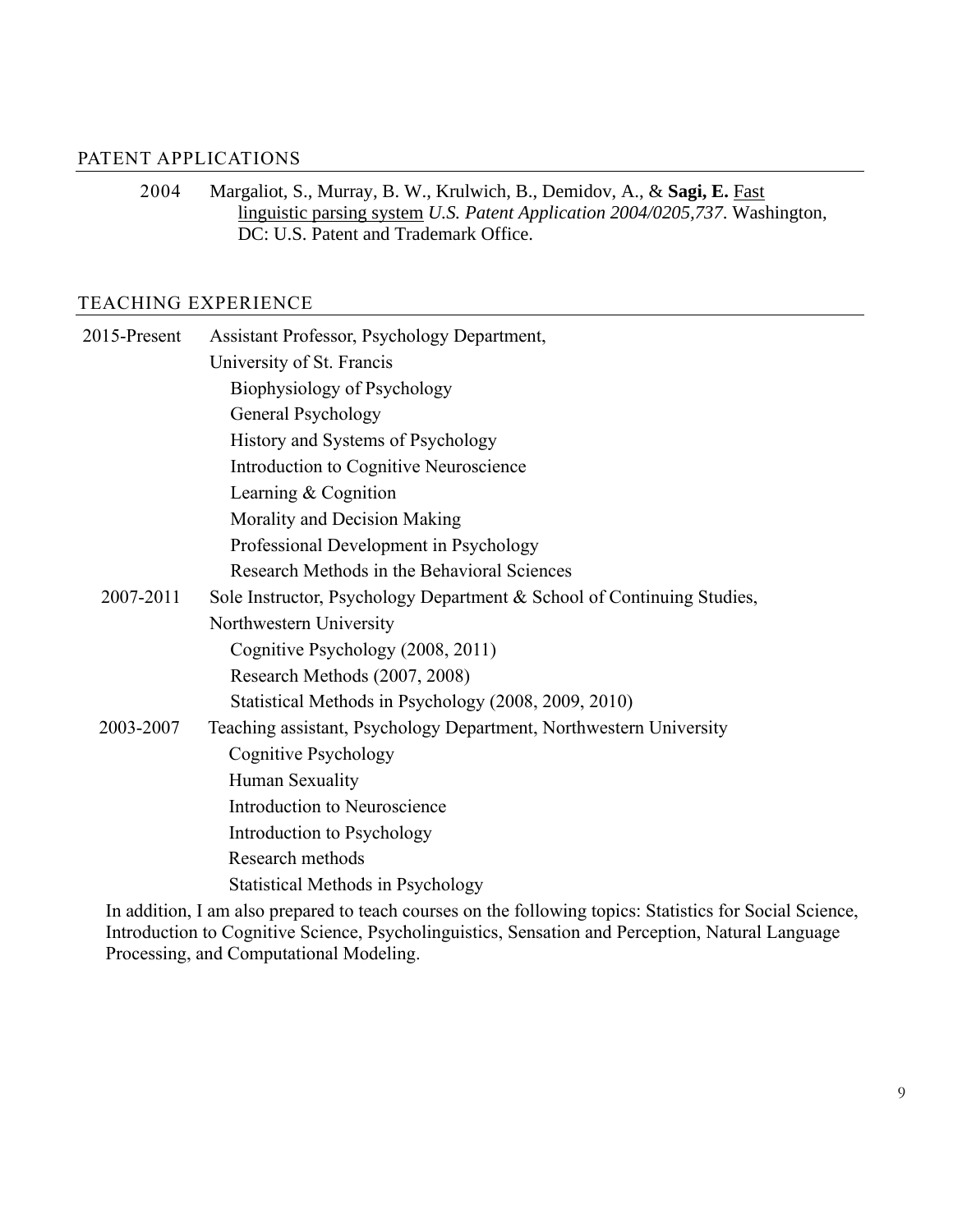## ACADEMIC SERVICE

# **University Service**

| 2017-Present | <b>Institutional Review Board</b> |
|--------------|-----------------------------------|
| 2017-Present | College Curriculum Committee      |
| 2016-2017    | Academic Technology Committee     |

## **Departmental Service**

| 2018-Present | Department Chair                      |
|--------------|---------------------------------------|
| 2016-Present | Advisor for the Psi Chi Honor Society |
| 2016-2017    | Advisor for the Psychology club       |
| 2007         | Organized Cognitive Brownbag Series   |

## **Program Committees**

| 2020 | 2 <sup>nd</sup> Workshop on Figurative Language Processing                                          |
|------|-----------------------------------------------------------------------------------------------------|
| 2019 | 1 <sup>st</sup> International Workshop on Computational Approaches to Historical Language<br>Change |
| 2018 | Workshop on Figurative Language Processing                                                          |
| 2016 | 4 <sup>th</sup> Workshop on Metaphor in NLP                                                         |
| 2015 | 3 <sup>rd</sup> Workshop on Metaphor in NLP                                                         |
| 2014 | $2nd$ Workshop on Metaphor in NLP                                                                   |
| 2012 | 1st International Workshop on Similarity and Analogy-based Methods in AI                            |

# **Ad-hoc reviewer**

| Grant     | National Science Foundation |
|-----------|-----------------------------|
| Proposals | Dutch Research Council      |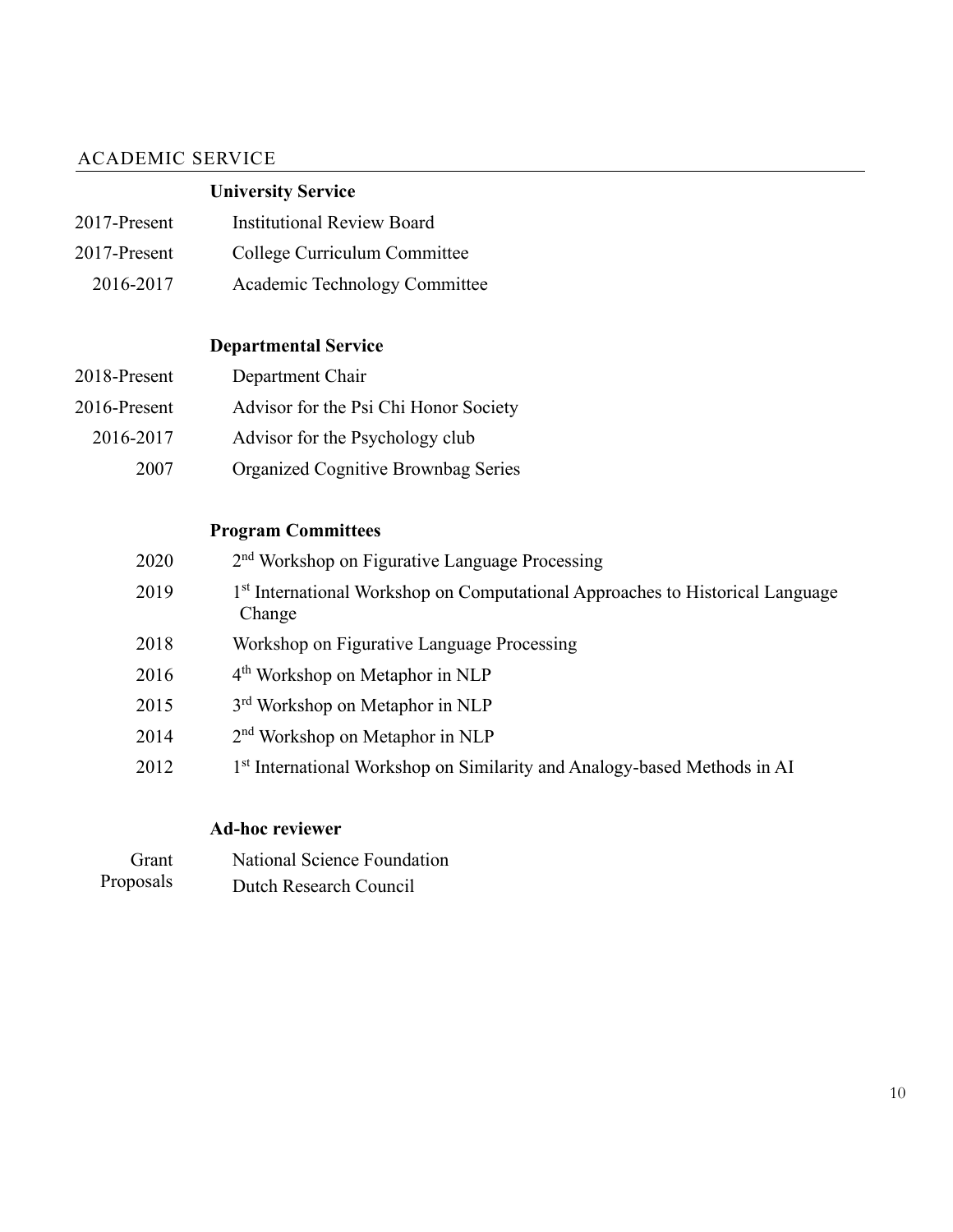Journals Behavior Research Methods Cognition Connection Science Journal of Creative Behavior Journal of Experimental Social Psychology Journal of Logic, Language, and Information Language and Cognition Nature Human Behavior Organizational Behavior and Human Decision Processes PLOS One

#### ACADEMIC AFFILIATIONS

The Cognitive Science Society The Psychonomic Society Midwestern Psychological Association

#### LANGUAGES

English (Native) Hebrew (Native)